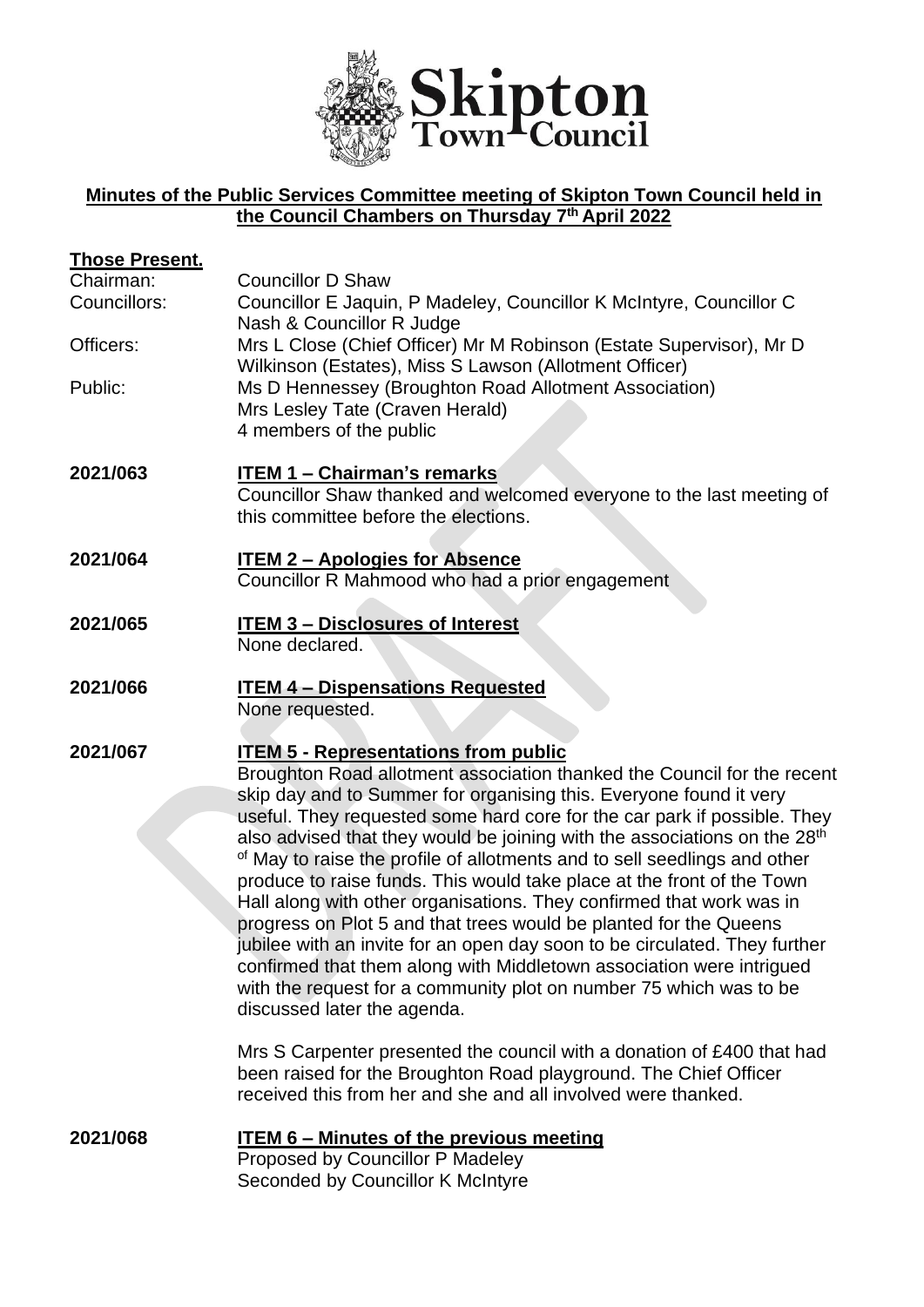**RESOLVED** that with the amendment, the minutes of the Public Services Committee meeting held on 6<sup>th</sup> January 2022 are a true and accurate record.

*(unanimous)*

### **2021/069 ITEM 7 – Matters Arising**

War Memorial - It was confirmed that the Chief Officer was struggling to find a company to quote for the clean of the war memorial to complete the grant application however Mark had supplied a list from Craven crematorium so this would be worked on, and Councillor Jaquin confirmed he would look for a historical report where this matter was investigated previously.

Church Wall Repair - It was confirmed that further discussions were being held with the tree officer from Craven and the surveyors with regards to the repair of the wall and would be reported back to the next meeting.

Road sweeper – Council Madeley confirmed he had received both positive and negative feedback to this proposal and that the project needed to be moved forward with the next council. He further confirmed he had obtained 2 quotes and will bring them to the Chief Officer and the next committee.

## **2021/070 ITEM 8 – Budget**

Councillor Madeley confirmed that as a council the need was there to ensure that staff were not over stretched, and that workload was managed. This was confirmed by the Estates team that they did not require anymore staff and that workload was managed with no back log. Councillor Nash asked what the situation was with community payback. Councillor Madeley further advised that it was important that as a council staff and workload was measured.

# **2021/071 ITEM 9 – Wildflower Verge**

An update of the wildflower verge was given, and everybody was pleased with the progress. A proposal of the verges to not cut and allow to grow was given and accepted.

#### **2021/072 ITEM 10 – Grass Cutting**

The actual costs of the verge grass cutting were presented and discussed, and this was confirmed to Councillor Madeley who had requested this information, identifying the costs involved for cutting Highways visibility verges and Councillor Madeley advised that he felt the Town Council should not be cutting the grass for North Yorkshire County Council. Councillor Nash advised that if it was visibility grass then it was presumed this needed to be cut. Councillor McIntyre advised that the Chief Officer should speak with NYCC and enquire what the options were. This was supported and the Chief officer confirmed she would report back to the next meeting with a copy of the Tivoli contract that the Town Council holds for the remainder of the estate grass cutting and bin emptying.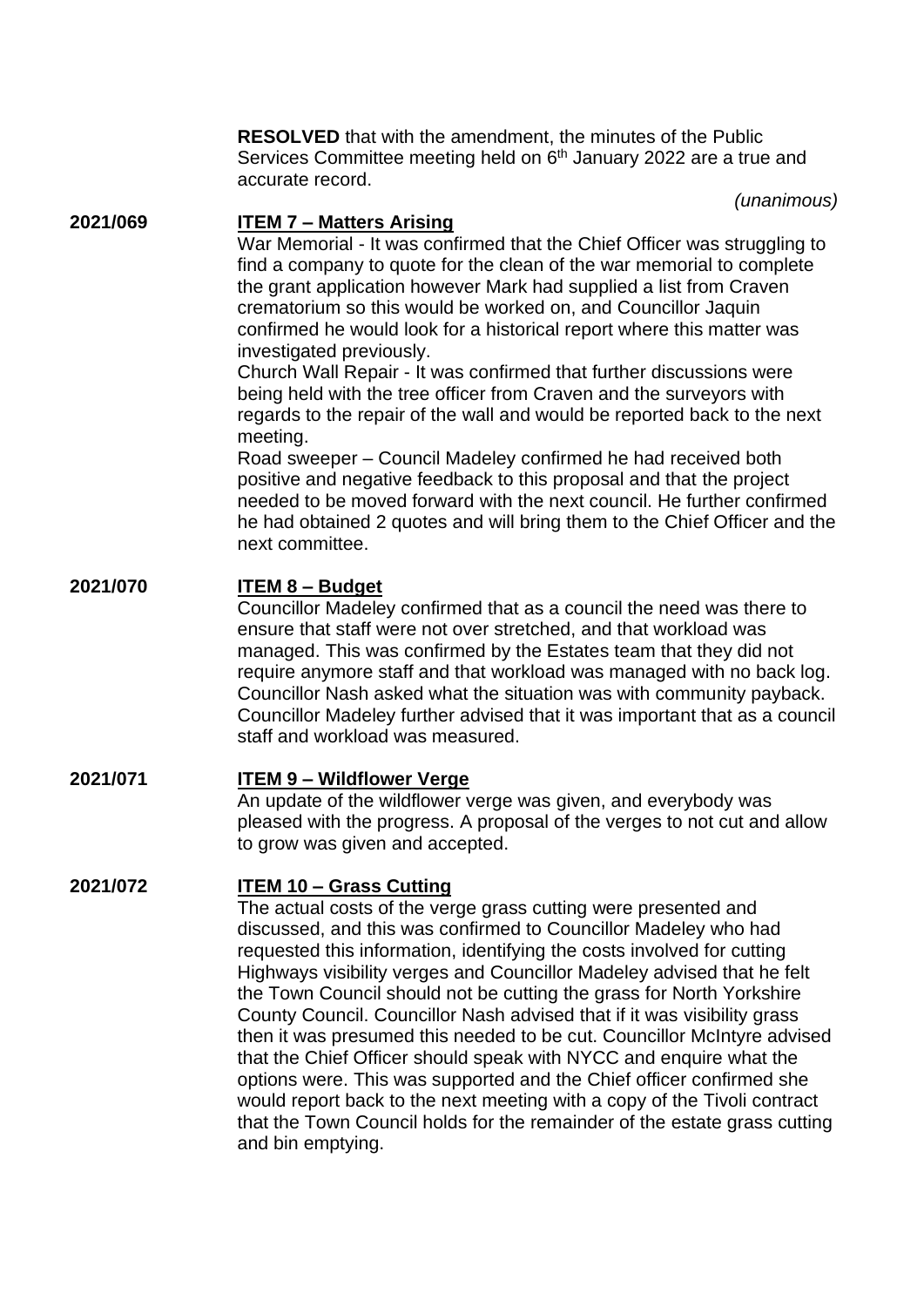| 2021/073 | <b>ITEM 11 Street Lighting</b><br>Councillor Madeley had requested an actual spend of the street lighting,<br>this was circulated and confirmed. It was discussed if grants were<br>available for street lighting, and this would be investigated. Councillor<br>Nash advised that she thought the light on Harewood road could be<br>removed and the residents were previously willing to contribute to this<br>along with another light numbered STC 010.<br>It was confirmed to find the cost for this work and to write to the<br>residents to ask if this were something they would like to happen.<br>It was confirmed that the Estates supervisor and the Chief officer would<br>review the street lighting and work needed.                                                                                                                                                                                                                                                        |
|----------|--------------------------------------------------------------------------------------------------------------------------------------------------------------------------------------------------------------------------------------------------------------------------------------------------------------------------------------------------------------------------------------------------------------------------------------------------------------------------------------------------------------------------------------------------------------------------------------------------------------------------------------------------------------------------------------------------------------------------------------------------------------------------------------------------------------------------------------------------------------------------------------------------------------------------------------------------------------------------------------------|
| 2021/074 | <b>ITEM 12 - Benches</b><br>The reallocation of benches from the front of the town hall was agreed.<br>Pasture Close dog run<br>Bowling green next to the hospital<br>Raikes road playground<br>Friends of Raikes Road burial ground<br>(unanimous)                                                                                                                                                                                                                                                                                                                                                                                                                                                                                                                                                                                                                                                                                                                                        |
| 2021/075 | <b>ITEM 13- Allotment update</b><br>An update report given by the allotments officer was circulated prior to<br>the meeting. This included the following items<br>Feedback was positive and thankful for the recent skip days.<br>The allotments were at full capacity with a healthy waiting list.<br>Northern rail were continuing to investigate the flooding issue at<br>Broughton Road and it was asked if compensation could be given to<br>those effected in terms of reduced rent.<br>A quotation for digital mapping of the allotment gardens would be<br>presented at the next meeting.<br>A quotation for the pathways at Middletown would be presented at the<br>next meeting as they were slippery and muddy and had limited disability<br>access.<br>Lighting was needed, especially for tenants with pony plots.<br>The allotment officer was looking at the possibility of compost toilet<br>facilities at the sites.<br>A community fridge scheme was being investigated. |
| 2021/076 | <b>ITEM 14 – The Exclusion of press and public</b><br>It was resolved that this committee would be considering business of a<br>confidential nature and the press and public will therefore be excluded.<br>(Public Bodies Admissions to Meetings Act 1960, s1 [2]).                                                                                                                                                                                                                                                                                                                                                                                                                                                                                                                                                                                                                                                                                                                       |
| 2021/077 | <u>ITEM 15 – </u>                                                                                                                                                                                                                                                                                                                                                                                                                                                                                                                                                                                                                                                                                                                                                                                                                                                                                                                                                                          |
| 2021/078 | <u> ІТЕМ 16 – </u>                                                                                                                                                                                                                                                                                                                                                                                                                                                                                                                                                                                                                                                                                                                                                                                                                                                                                                                                                                         |
| 2021/079 | <b>ITEM 17 - Notification of Business for future agenda</b><br>No items for the next agenda were given at this stage.                                                                                                                                                                                                                                                                                                                                                                                                                                                                                                                                                                                                                                                                                                                                                                                                                                                                      |